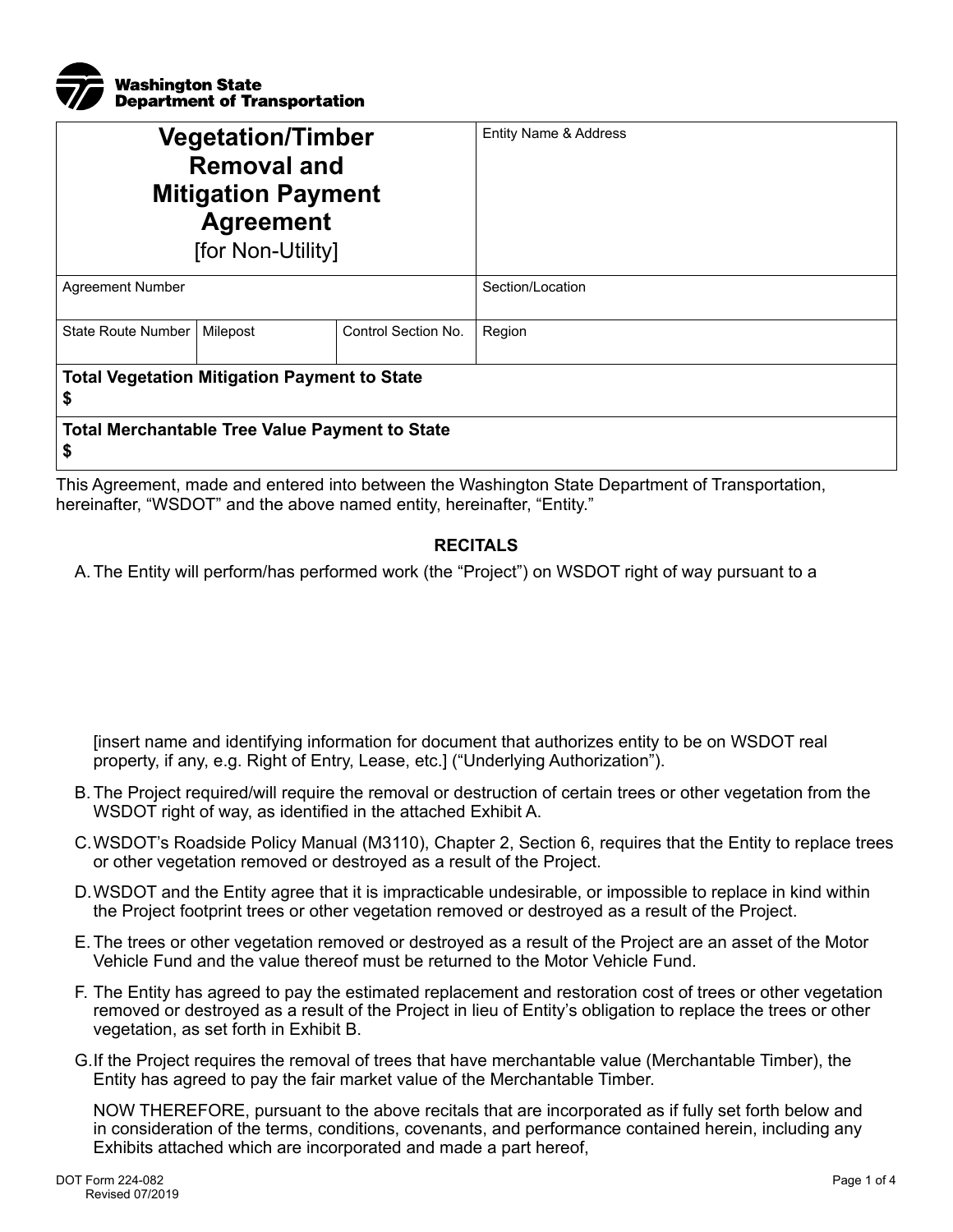## **IT IS MUTUALLY AGREED AS FOLLOWS:**

- 1. PURPOSE: The purpose of this Agreement is to establish Entity responsibilities associated with the removal or destruction of trees or other vegetation from the WSDOT right of way as a result of the Project (the "Work").
- 2. REMOVAL OF TREES AND OTHER VEGETATION
- 2.1 Subject to the terms and conditions herein, Entity is authorized to remove the trees and other vegetation identified on the attached Exhibit A.
- 2.2 In performing the Work, the Entity shall comply with the following:

2.2.1 The Entity shall perform the Work in a manner consistent with this Agreement obtaining any necessary permit(s) and otherwise complying with applicable Federal and State of Washington laws, regulations, and rules for the Work.

2.2.2 The Entity shall remove the trees or other vegetation from the WSDOT right of way in a workmanlike manner.

2.2.3 All Work performed within WSDOT right of way shall be subject to the terms of the Underlying Authorization, including but not limited to terms that cover right of entry and access restrictions, notification requirements, indemnification, relocation, damage to the highway, etc., if any.

2.3 The Entity shall pay to WSDOT the sum of Dollars and Dollars Dollars Dollars Dollars

(\$ ) representing the estimated costs of replacing the trees or other vegetation removed or destroyed, and all associated direct and indirect costs, as a result of the Project in lieu of Entity's obligation to replace the trees or other vegetation, as set forth in Exhibit B. Payment shall be made by cash or check payable to the Washington State Department of Transportation (for deposit into the Vegetation Mitigation Fund) and shall be delivered to the WSDOT representative listed in Section 7 a minimum of 15 calendar days prior to commencing the Work.

- 3. MERCHANTABLE TIMBER:
- 3.1 If the Work includes the removal of Merchantable Timber, the terms and conditions of Sections 3.2 3.4 shall apply.
- 3.2 The Entity shall comply with the following:

3.2.1 The Merchantable Timber Requirements in the current Washington State Department of Transportation Standard Specifications for Road, Bridge, and Municipal Construction, Section 1-07.3(2), including obtaining any necessary permit(s) and otherwise complying with applicable Federal and State of Washington laws, regulations, and rules for the Work.

3.2.2 The Entity understands and agrees that Merchantable Timber removed from WSDOT land is export restricted. Further, the Entity agrees to be responsible for, and shall ensure that its contractor, if any, complies with, the requirements of the Washington State Department of Revenue regarding Timber Sale/Log Export certifications, as follows: "Purchaser Certificate for Export Restricted Timber" (REV 62 0077e) and a "Disposition Certificate for Export Restricted Timber" (REV 62 0084e). To ensure the current versions of the forms are used, Entity shall download the forms through the Washington State Department of Revenue website:

## [http://dor.wa.gov/content/findtaxesandrates/othertaxes/timber/forst\\_LogExportRegulations.aspx](http://dor.wa.gov/content/findtaxesandrates/othertaxes/timber/forst_LogExportRegulations.aspx)

The Entity shall provide copies of the completed and signed certifications to the WSDOT representative listed in Section 7 on or before substantial completion of the Work. Entity shall include the WSDOT Permit/Franchise number in its submittal.

3.3 The fair market value of the Merchantable Timber shall be calculated by the Entity using the latest U.S. Forest Service stumpage value determination tables. The Merchantable Timber removed/to be removed and the calculation of the fair market value of that Merchantable Timber, and all associated direct and indirect costs, is set forth in Exhibit A.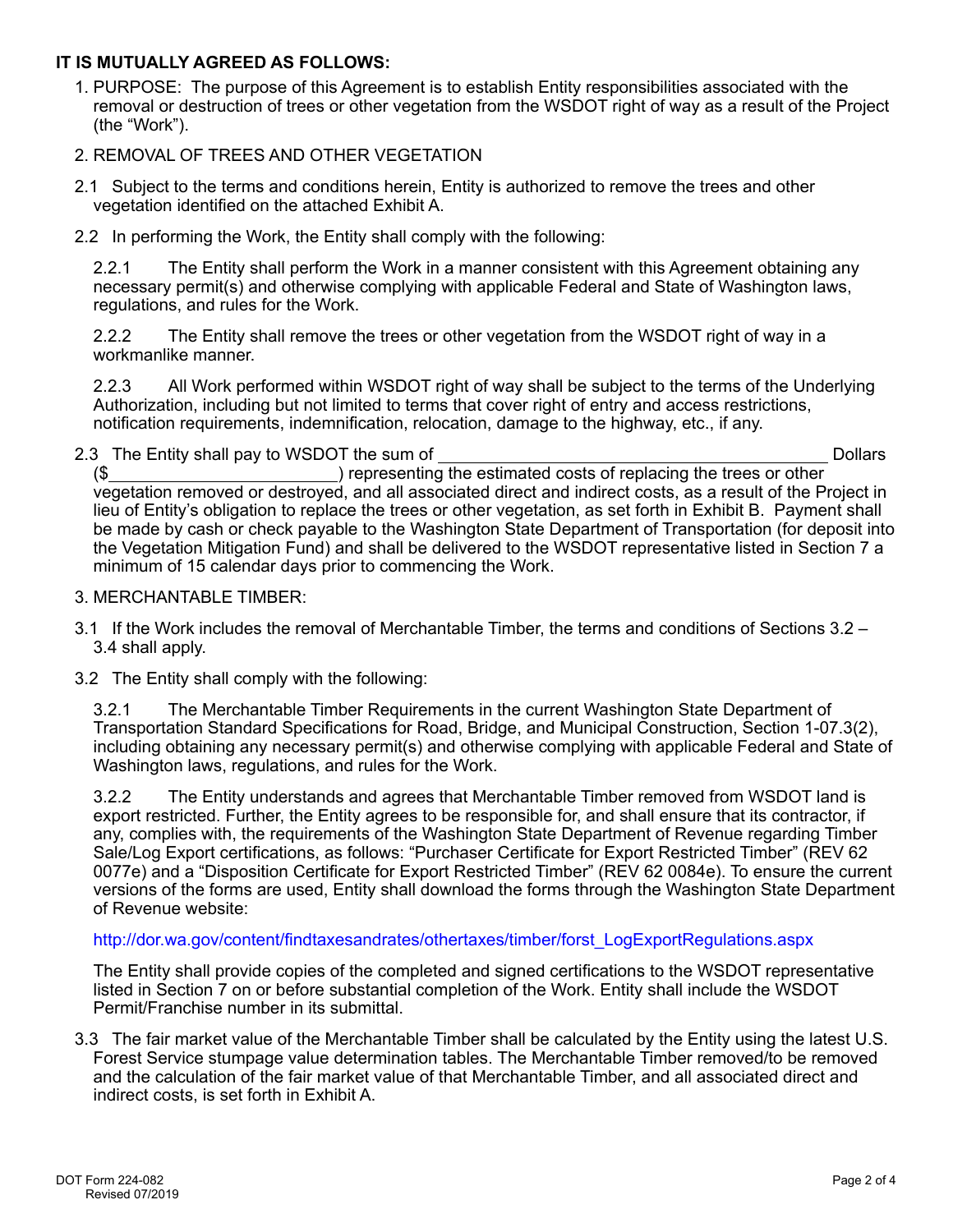3.4 The Entity shall pay to WSDOT the sum of Dollars and Dollars Dollars Dollars Dollars Dollars Dollars Dollars

(\$ ) for the fair market value of Merchantable Timber, and all associated direct and indirect costs, as shown in Exhibit A. Payment shall be made by cash or check payable to the Washington State Department of Transportation (for deposit into the Motor Vehicle Fund) and shall be delivered to the WSDOT representative listed in Section 4 a minimum of 15 calendar days prior to commencing the Work.

- 4. Except with respect to the form of compensation to payable to WSDOT as set forth above, nothing in this Agreement shall diminish the Entity's obligation under the Underlying Authorization or the Roadside Policy Manual to restore that part of the WSDOT right of way disturbed by the Project.
- 5. The Work may be performed by the Entity or a qualified contractor on its behalf; provided, that if the Work is performed by a contractor on behalf of the Entity, the Entity shall include the terms and conditions of this Agreement in said contract and ensure the contractor complies with all applicable terms and conditions.
- 6. EXTENT OF AGREEMENT: This Agreement and all documents incorporated herein set forth all of the terms and conditions agreed upon by the parties. The parties agree that there are no other understandings, oral or otherwise, regarding the subject matter of this Agreement.
- 7. REPRESENTATIVES: The persons responsible for administration of this Agreement on behalf of each party shall be as set forth below. All correspondence, letters or other notices shall be directed to the foregoing parties at the following addresses/phone numbers, or to their established agency designee:

ENTITY: WSDOT:

- 8. STATUS OF AGREEMENT: This Agreement is in addition to, and is not intended to replace, substitute, modify or otherwise amend any other agreement, including the Underlying Authorization or any other permits issue by WSDOT to the Entity. This Agreement is limited to the purposes stated herein. Any other agreements continue in effect according to the specific terms of those agreements.
- 9. DURATION AND TERMINATION:
- 9.1 The term of this Agreement begins upon execution by WSDOT and terminates upon receipt of payment by WSDOT and substantial completion of the Work.
- 9.2 This Agreement may be terminated by either party on 30 calendar days written notice, but such termination shall not prejudice any rights or obligations accrued to WSDOT or the Entity prior to the effective date of termination.
- 10. DISPUTES AND VENUE
- 10.1 In the event that a dispute arises under this Agreement, the WSDOT and the Entity representatives shall work in good faith to resolve the matter as expeditiously as possible.